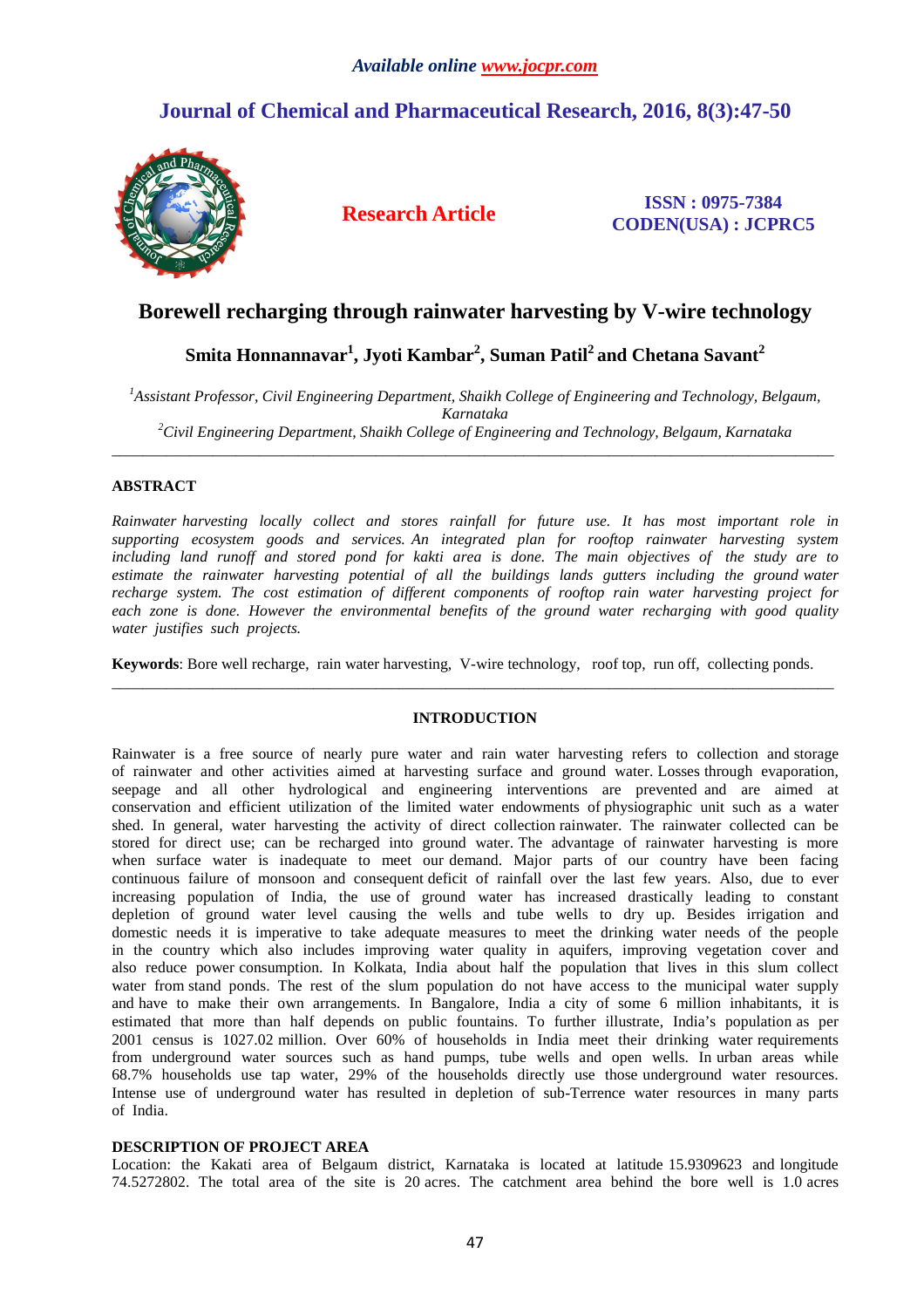(4046.86 m<sup>2</sup>). The study area is surrounded by agricultural land. The area has a plain topography with gentle slope towards the south to north east direction. Necessity of project: In present situation the rainwater from roof top area joins the nearby stream which then flows into the drainage system. The overland flow leads to erosion of soil and thus chocking the drainage system due to silting. This huge roof top area, if used for rainwater harvesting, has immense potential for ground water recharging. This will result in rise in groundwater table. The groundwater recharge will also dilute the poor quality water percolated in the groundwater throughout the year.

\_\_\_\_\_\_\_\_\_\_\_\_\_\_\_\_\_\_\_\_\_\_\_\_\_\_\_\_\_\_\_\_\_\_\_\_\_\_\_\_\_\_\_\_\_\_\_\_\_\_\_\_\_\_\_\_\_\_\_\_\_\_\_\_\_\_\_\_\_\_\_\_\_\_\_\_\_\_

# **EXPERIMENTAL SECTION**

### **METHODOLOGIES**

#### **1) Assumptions**

- The average monthly rainfall intensity is taken as 252.5mm with help of map.
- The life of rainwater harvesting system is considered as 40 yrs.

It is assumed that 40% of quantity of water which is recharged in ground is utilizable during lean period.

#### **2) Design and calculation**

1. Roof Based Runoff: Consider a building with a flat terrace area of  $100 \text{ m}^2$ . The average annual rainfall in Kakati is 252.5mm. Assuming a runoff coefficient of 0.8 then in one year we will capture 20160litres of water from rain fall.

Rain water Harvesting Potential(Q)= Roof Area(A) x Runoff Coefficient(K) x Annual Rain Fall(R)

## **Q=100 X 0.252 X0.8 = 20160 litres**

#### **2. Land Based Runoff**

Consider a site with an area of 1 acre and a building with a flat terrace area of  $100 \text{ m}^2$ . The average annual rainfalls in kakati is approximately 252.5mm. Assuming a runoff coefficient of 0.5 for the open area then in one year we will capture 509904.36 litres of water from rain fall.

#### **Q=4046.86 X 0.252X0.5=509904.36 litres**

#### **Based on number of rainy days in a year:**

In another simple method, the size of the tank is calculated by dividing the total harvestable rain water by number of rainy days in a year. Volume of the tank can be calculated by the following formula:

- $V = Q/N$
- $\bullet\ \text{V}$  = Volume of tank in litres
- $\bullet$   $Q=$  Harvestable rain water per year in Litres
- N=Number of rainy days per year

#### **1. Roof Based:**

20160 litres per year (Q) and Number of rainy days per year is 60(N) a storage volume of 336litres would be required

#### **V=20160/60=336 0r 0.336 m<sup>3</sup>**

## **2. Land Based:**

Runoff from the open area is 509904.36litres per year (Q) and Number of rainy days per year is 60(N) a storage volume of 8490litres would be required

#### **V=509904.36/60 = 8498.40 0r 8.498 m<sup>3</sup>**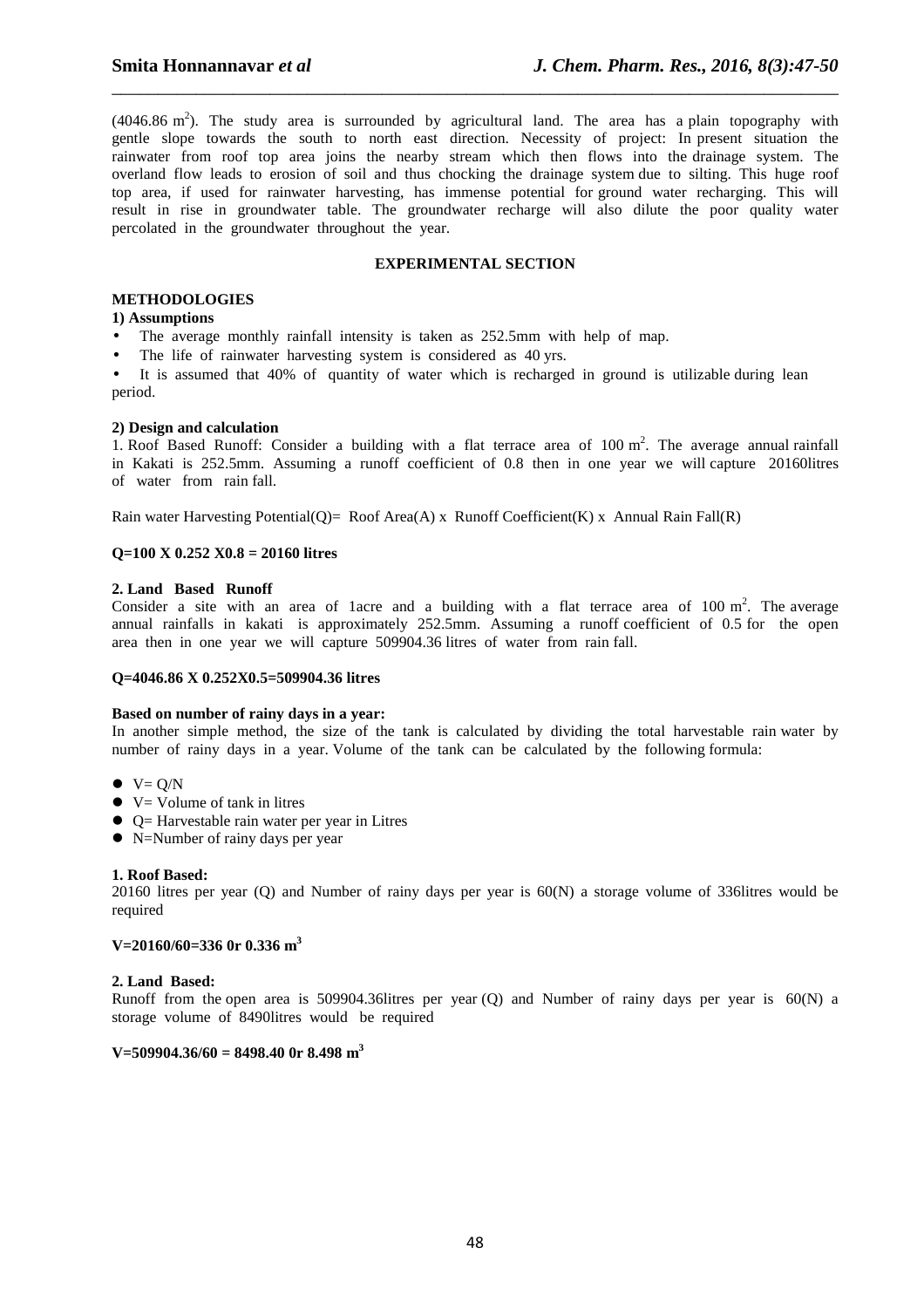| <b>SL.NO</b>   | <b>Particulars items</b>                      | No's              | Length                                 | <b>Birth</b> | Height | <b>Ouantity</b>  |
|----------------|-----------------------------------------------|-------------------|----------------------------------------|--------------|--------|------------------|
| 1              | Earth work excavation of filter media         | 3.53<br>3.53<br>1 |                                        |              | 1.2    | 14.95            |
|                |                                               | Total             | 14.95                                  |              |        |                  |
| $\overline{2}$ | Stone Pitching Wall                           |                   |                                        |              |        |                  |
|                | Long Wall                                     | $\overline{2}$    | 3.53                                   | 0.61         | 1.5    | 6.46             |
|                | Short Wall                                    | $\overline{c}$    | 3.53                                   | 0.61         | 1.5    | 6.46             |
|                |                                               |                   |                                        |              |        | 12.92            |
| 3              | Layer Of Course Aggregate                     |                   |                                        |              |        |                  |
|                | Course Aggregate                              | 3                 | 1.5                                    | 1.5          | 0.225  | 1.52             |
|                | Deduction of inside portion of Filter Chamber | 3                 | $\pi$ 0.60 <sup>2</sup> /4<br>$=0.282$ |              | 0.225  | 0.19             |
|                |                                               |                   |                                        |              | Total  | 1.71             |
| $\overline{4}$ | Layer Of Fine Aggregate                       |                   |                                        |              |        |                  |
|                | Fine Aggregate                                | $\mathfrak{D}$    | 1.5                                    | 1.5          | 0.225  | 1.01             |
|                | Deduction of in ide portion of Filter Chamber | $\overline{2}$    | $\pi$ 0.60 <sup>2</sup> /4<br>$=0.282$ |              | 0.225  | 0.13             |
|                |                                               |                   |                                        |              | Total  | 1.14             |
| 5              | Charcoal and Activated carbon                 | 1                 | 1.5                                    | 1.5          | 0.05   | 0.11             |
|                |                                               |                   |                                        |              | Total  | 0.11             |
| 6              | Copping Surrounding Stone Pitching            |                   |                                        |              |        |                  |
|                | Long Wall                                     | $\overline{2}$    | 3.53                                   | 0.61         | 0.1    | 0.43             |
|                | Short Wall                                    | $\overline{c}$    | 1.5                                    | 0.61         | 0.1    | $\Omega$<br>- 18 |
|                |                                               |                   |                                        |              | Total  | 0.61             |
| $\tau$         | <b>V-Wire Mess</b>                            | 1                 |                                        |              |        | 1                |
| 8              | R.C.C rings                                   | 3                 |                                        |              |        | 3                |

\_\_\_\_\_\_\_\_\_\_\_\_\_\_\_\_\_\_\_\_\_\_\_\_\_\_\_\_\_\_\_\_\_\_\_\_\_\_\_\_\_\_\_\_\_\_\_\_\_\_\_\_\_\_\_\_\_\_\_\_\_\_\_\_\_\_\_\_\_\_\_\_\_\_\_\_\_\_

# **3) Estimation details of bore well recharge construction:**